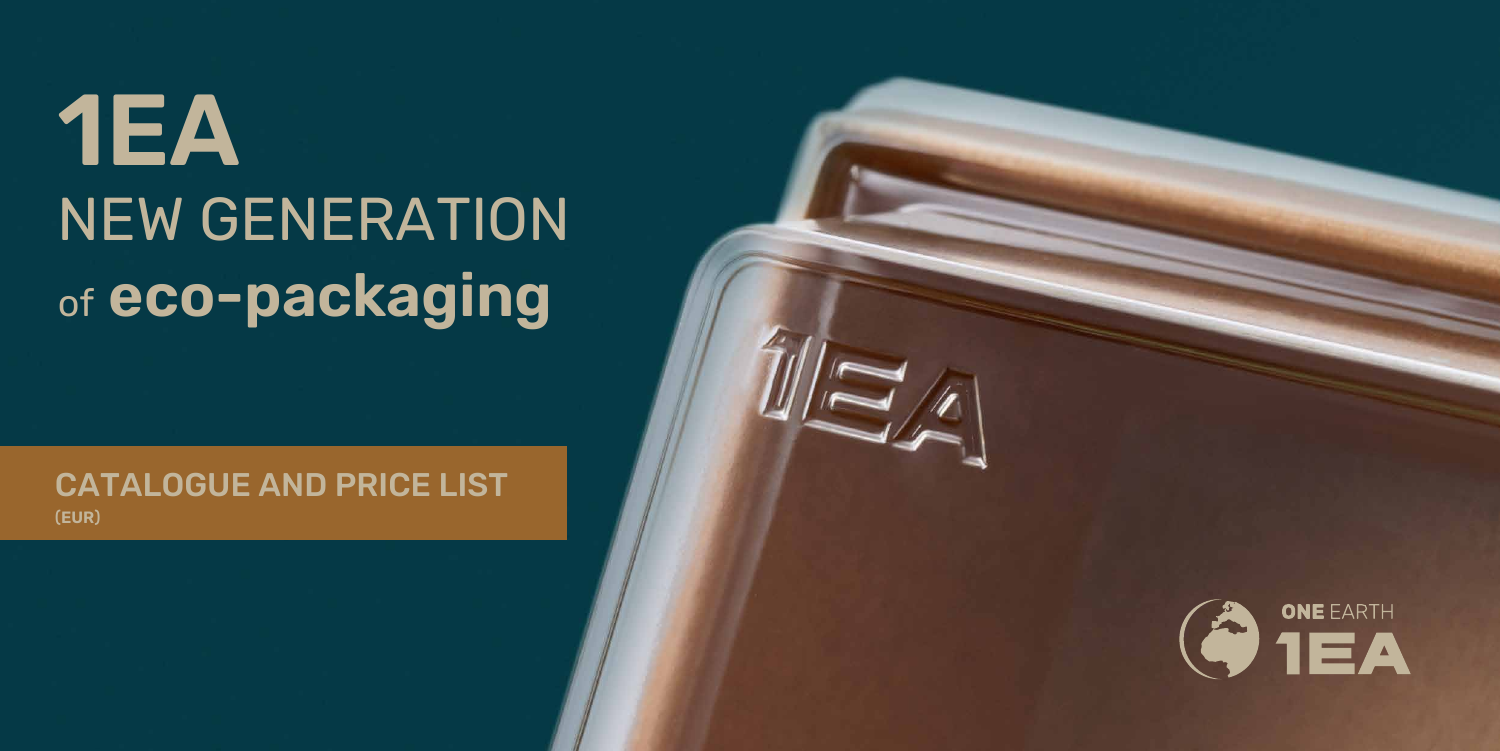







## innovative advantages of 1EA packaging SECURE LID LATCHING<br> **COMPARED TO THE OLD GENERATION PACKAGING**<br>
COMPARED TO THE OLD GENERATION PACKAGING









- A lid can be latched with one hand, in just a second!
- Trays are protected from deflection and therefore remain securely closed at any movement

- No greasy or wet stains thanks to the absence of rim slits
- Internal valve soldering protects trays from stains in the corners and gives a stylish look
- No need to fold flanges - save your company's time & resources
- No instructions simple for any user!
- No torn flanges = no damaged goods



## LEAKAGE & STAIN PROOF

Internal valve soldering and no slits on the rims = no wet or

greasy stains!

No folding required - 1EA trays can be used right upon delivery!

### 100% FORMED RIM

A lid is securely latched thanks to tray's rigid sides and flanges that are firmly fixed in the corners

1EA packaging is produced with an innovative patended technology. It provides significant advantages as compared to all known to us eco-packaging analogues

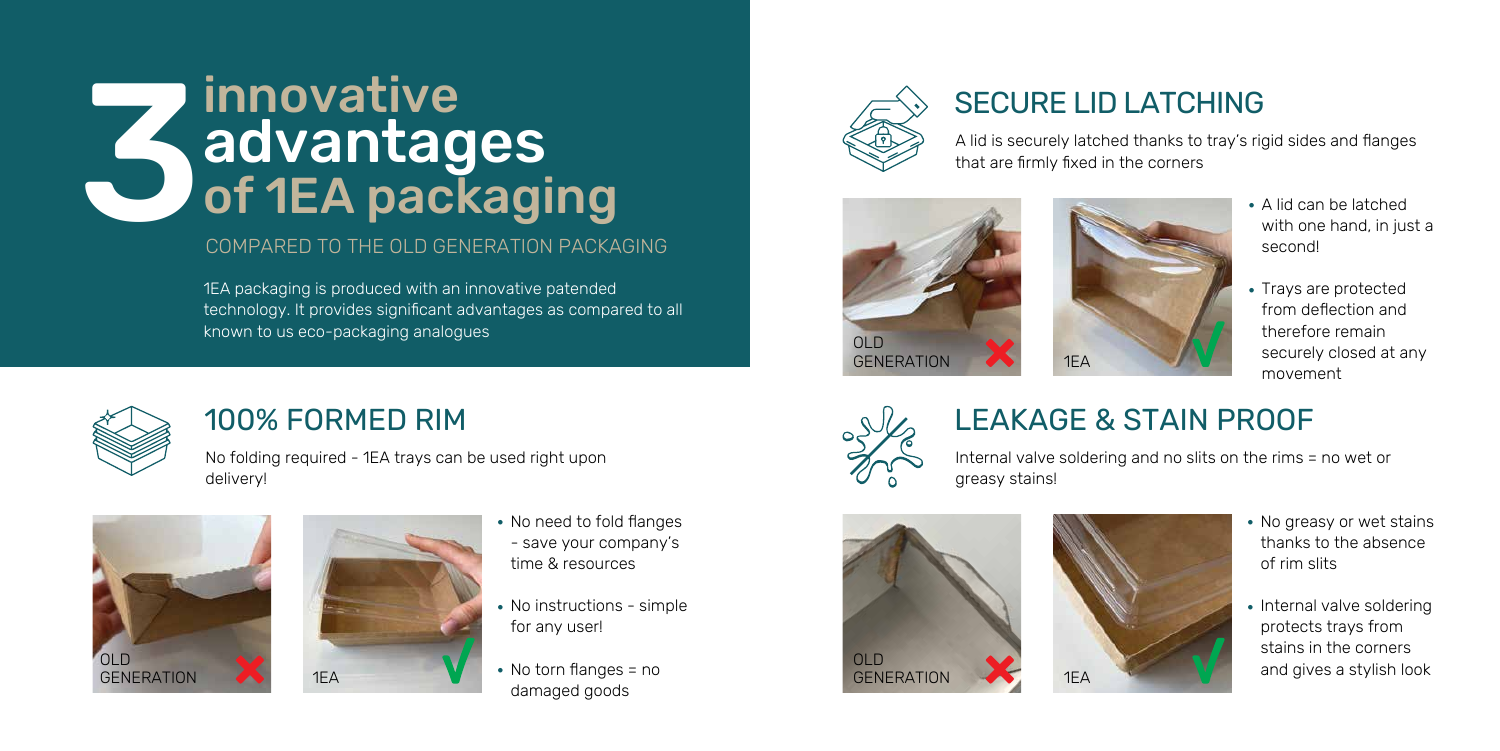Suitable for hot products Ideal for the delivery and storage of hot foods (lids should not be exposed to heat above 70 ° С)



#### All products are certified

1EA food packaging received all necessary certifications to ensure safety and quality compliance



## Unique design

The unique, unparalleled design of eco-friendly food packaging with a formed rim will make your product look special and will easily distinguish it from its competitors



Recycled plastic is used for the production of 1EA lids. It is marked with a recycle icon - it means it is plastic that has not become garbage and, thanks to our and your efforts, will not become it in the future



#### Suitable for microwave oven 100% microwave safe (with no plastic lid on)



### May replace dishes

1EA packaging can be temporarily used instead of tableware, as it is durable enough for cutlery

### Retains liquid and fat

Resistant to moisture and grease due to our special coating, tray &

rim design

#### 1EA Patented Innovative Technology The 1EA research team has created a fundamentally new technology for the production of environmentally friendly packaging, which has no analogues. Our design is patented and used exclusively for 1EA products. This is truly a new



generation of sustainable packaging

#### Cardboard packaging from renewable resources

The 1EA trays are made from renewable plant materials that are FSC certified. Eco-friendly 1EA packaging can return back to nature



#### **Sustainability**

Research and production company 1EArth (One Earth) provides cuttingedge engineering, manufacturing and environmental solutions



# 1ЕА benefits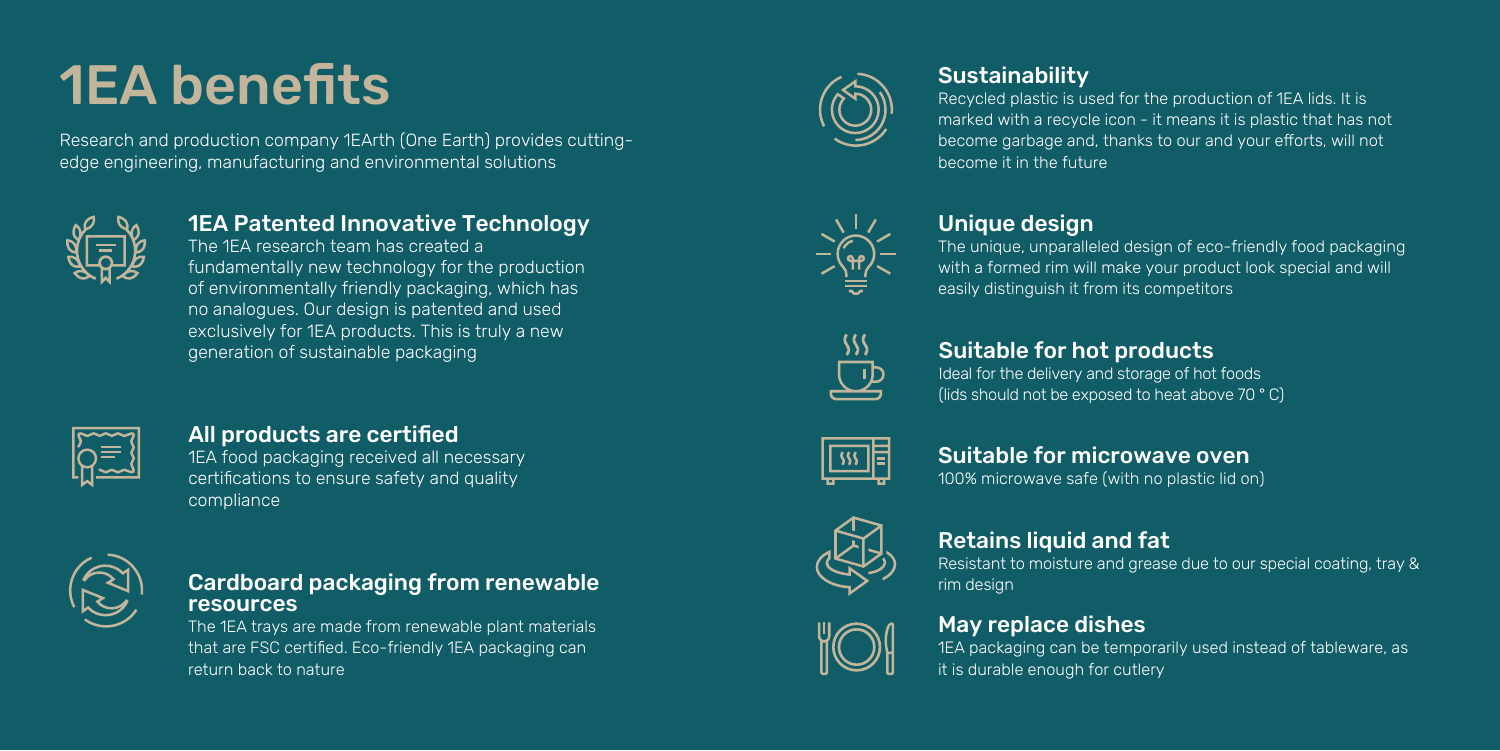# Innovative ecopackaging **OneClick**

 $-5.12<$ 



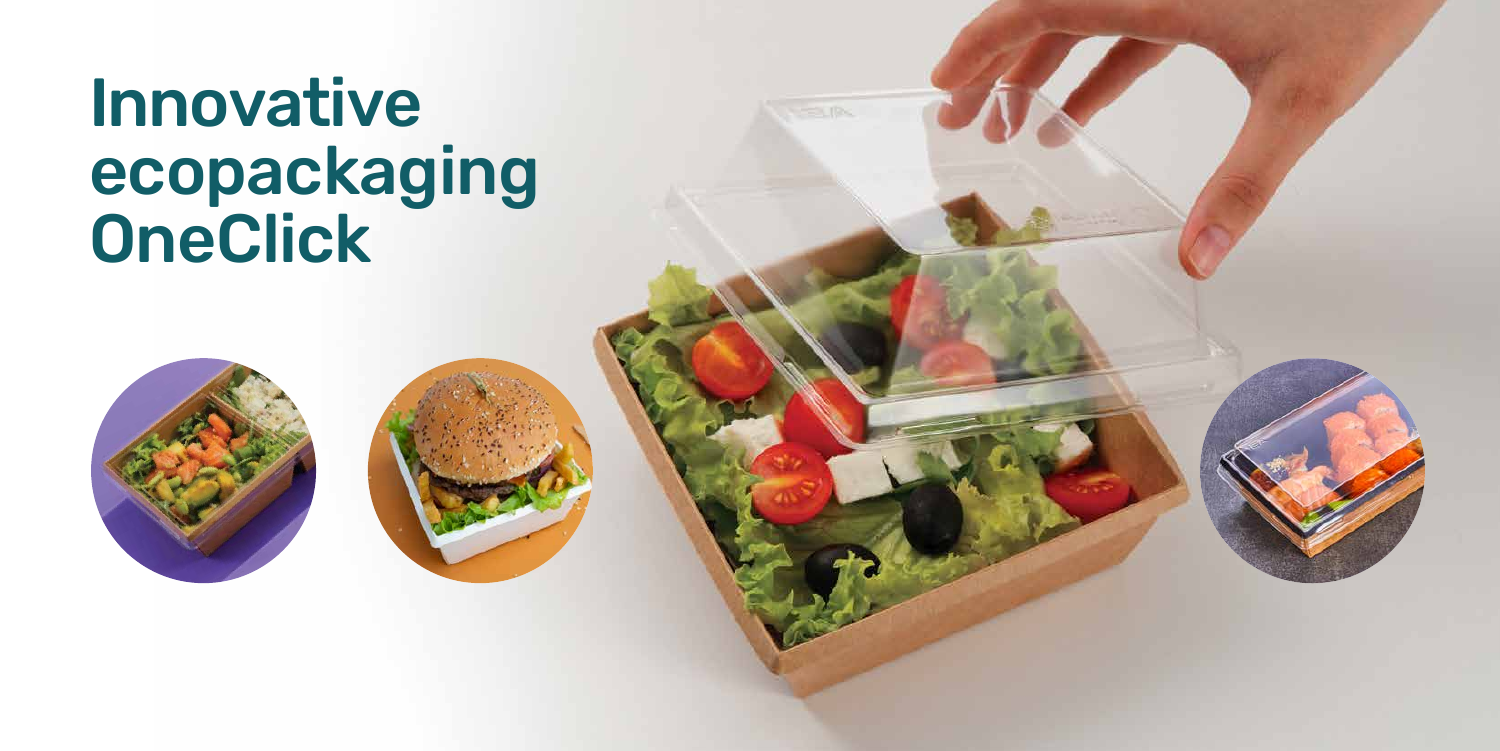# OneClick 400 ml

| <b>Description</b>                               | <b>Price per box</b> (600 pieces)<br><b>EUR, without VAT</b> | <b>Packing</b> |                 | <b>Box size</b> $(mm)$ <b>Box weight</b> $(kq)$ |
|--------------------------------------------------|--------------------------------------------------------------|----------------|-----------------|-------------------------------------------------|
| Tray 400 ml, kraft<br>OneClick botom 400/b       | 45,64                                                        | 50/600         | 590/390/380 5,9 |                                                 |
| Tray 400 ml, black<br>OneClick bottom 400/bBLACK | 51.36                                                        | 50/600         | 590/390/380     | 5.9                                             |
| Lid 0 mm, transparent<br>OneClick lid 400/0      | 25,57                                                        | 50/600         | 590/390/310     | 4.4                                             |



| <b>Description</b>                               | Price per box (400 pieces)<br><b>EUR, without VAT</b> | <b>Packing</b> |             | Box size $(mm)$ Box weight $(kg)$ |
|--------------------------------------------------|-------------------------------------------------------|----------------|-------------|-----------------------------------|
| Tray 500 ml, kraft<br>OneClick bottom 500/b      | 33,94                                                 | 50/400         | 590/390/380 | 5,9                               |
| Tray 500 ml, white<br>OneClick bottom 500/w      | 30.86                                                 | 50/400         | 590/390/380 | 5,9                               |
| Tray 500 ml, black<br>OneClick bottom 500/bBLACK | 37,95                                                 | 50/400         | 590/390/380 | 5,9                               |
| Lid 0 mm, transparent<br>OneClick lid 500/0      | 25.71                                                 | 50/400         | 590/390/310 | 4.4                               |
| Lid 20 mm, transparent<br>OneClick lid 500/20    | 28,93                                                 | 50/400         | 590/390/310 | 4,9                               |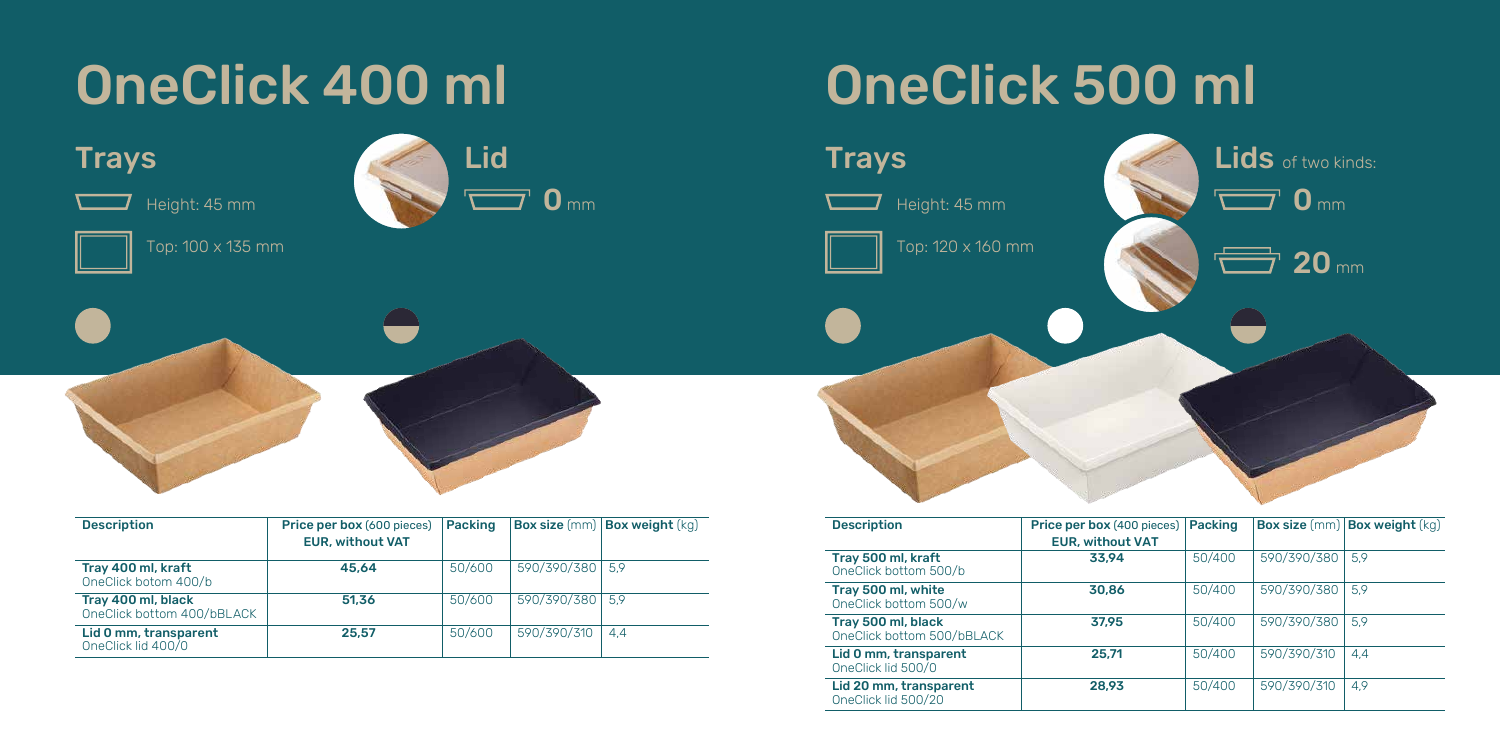## OneClick 550 ml

| <b>Description</b>                               | Price per box (400 pieces)<br><b>EUR, without VAT</b> | <b>Packing</b> |             | <b>Box size (mm) Box weight (kg)</b> |
|--------------------------------------------------|-------------------------------------------------------|----------------|-------------|--------------------------------------|
| Tray 550 ml, kraft<br>OneClick bottom 550/b      | 41,80                                                 | 50/400         | 590/390/380 | 5,6                                  |
| Tray 550 ml, white<br>OneClick bottom 550/w      | 38,00                                                 | 50/400         | 590/390/380 | 5.6                                  |
| Tray 550 ml, black<br>OneClick bottom 550/bBLACK | 46,74                                                 | 50/400         | 590/390/380 | 5,6                                  |
| Lid 0 mm, transparent<br>OneClick lid 550/0      | 25,71                                                 | 50/400         | 590/390/310 | 4,1                                  |
| Lid 40 mm, transparent<br>OneClick lid 550/40    | 47,02                                                 | 50/400         | 590/390/310 | 4,6                                  |





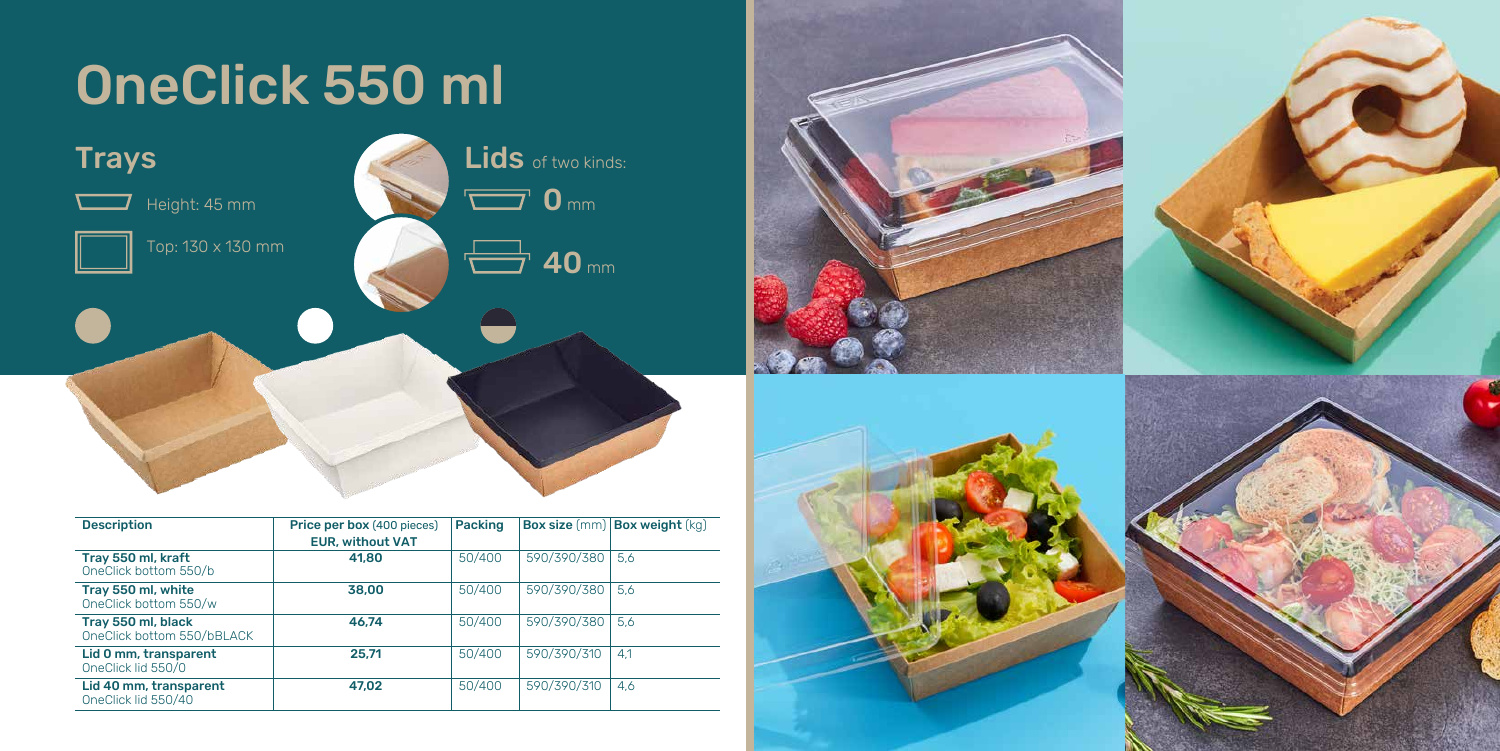Height: 55 mm

**Trays** 

Top: 120 х 200 mm

| <b>Service</b><br><b>Andrews</b> |  |
|----------------------------------|--|

# OneClick 800 ml

| <b>Description</b>                                           | Price per box (300 pieces) | <b>Packing</b> |             | <b>Box size</b> $(mm)$ <b>Box weight</b> $(kg)$ |
|--------------------------------------------------------------|----------------------------|----------------|-------------|-------------------------------------------------|
|                                                              | <b>EUR, without VAT</b>    |                |             |                                                 |
| Tray 800 ml, kraft, 2 sections<br>OneClick bottom 800/b      | 54,53                      | 50/300         | 590/390/380 | 6.0                                             |
| Tray 800 ml, white, 2 sections<br>OneClick bottom 800/w      | 49.57                      | 50/300         | 590/390/380 | 6.0                                             |
| Tray 800 ml, black, 2 sections<br>OneClick bottom 800/bBLACK | 60.97                      | 50/300         | 590/390/380 | 6.0                                             |
| Lid 0 mm, transparent, 2 sections<br>OneClick lid 800/0      | 28,93                      | 50/300         | 590/390/310 | 4.7                                             |

| <b>Description</b>                               | Price per box (300 pieces)<br><b>EUR, without VAT</b> | <b>Packing</b> |             | <b>Box size</b> $(mm)$ <b>Box weight</b> $(kg)$ |
|--------------------------------------------------|-------------------------------------------------------|----------------|-------------|-------------------------------------------------|
| Tray 800 ml, kraft<br>OneClick bottom 800/b      | 31.35                                                 | 50/300         | 590/390/380 | 5,9                                             |
| Tray 800 ml, white<br>OneClick bottom 800/w      | 28,50                                                 | 50/300         | 590/390/380 | 5,9                                             |
| Tray 800 ml, black<br>OneClick bottom 800/bBLACK | 35,05                                                 | 50/300         | 590/390/380 | 5,9                                             |
| Lid 0 mm, transparent<br>OneClick lid 800/0      | 26,04                                                 | 50/300         | 590/390/310 | 4,3                                             |
| Lid 20 mm, transparent<br>OneClick lid 800/20    | 28,93                                                 | 50/300         | 590/390/310 | 5,2                                             |

## $\overline{\phantom{a}}$  0 mm Lid 60% + 40% Onl 2 SECTIONS





| <b>OneClick 80</b> |  |  |  |
|--------------------|--|--|--|
|                    |  |  |  |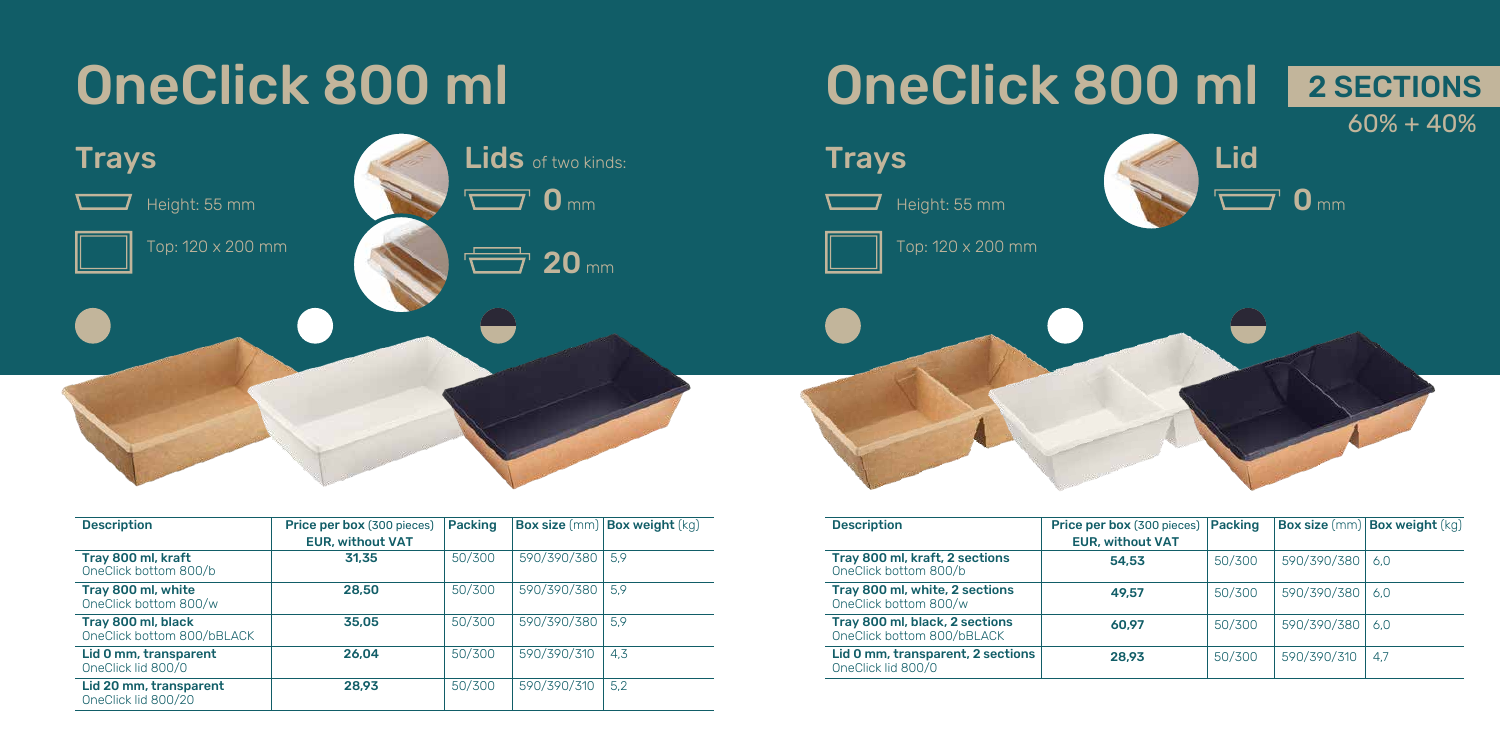### 60% + 40% OneClick 1000 ml 2 200 ml 2 SECTIONS Height: 55 mm **Trays**  $\overline{\phantom{a}}$  0 mm Lid

| <b>Description</b>                                 | <b>Price per box</b> (300 pieces)<br><b>EUR, without VAT</b> | <b>Packing</b> |             | <b>Box size</b> $(mm)$ <b>Box weight</b> $(kg)$ |
|----------------------------------------------------|--------------------------------------------------------------|----------------|-------------|-------------------------------------------------|
| Tray 1000 ml, kraft<br>OneClick bottom 1000/b      | 40.71                                                        | 50/300         | 590/390/380 | 5,9                                             |
| Tray 1000 ml, black<br>OneClick bottom 1000/bBLACK | 44.11                                                        | 50/300         | 590/390/380 | 5,9                                             |
| Lid 0 mm, transparent<br>OneClick lid 1000/0       | 27.14                                                        | 50/300         | 590/390/310 | 4.3                                             |



| <b>Description</b>                                               | <b>Price per box</b> (250 pieces) <b>Packing</b> |        |                 | <b>Box size</b> $(mm)$ <b>Box weight</b> $(kg)$ |
|------------------------------------------------------------------|--------------------------------------------------|--------|-----------------|-------------------------------------------------|
|                                                                  | <b>EUR, without VAT</b>                          |        |                 |                                                 |
| Tray 1200 ml, kraft, 2 sections<br>OneClick bottom 1200DB/b      | 53.04                                            | 50/250 | 590/390/380 6.0 |                                                 |
| Tray 1200 ml, black, 2 sections<br>OneClick bottom 1200DB/bBLACK | 57.16                                            | 50/250 | 590/390/380 6.0 |                                                 |
| Lid 0 mm, transparent, 2 sections<br>OneClick lid 1200DB/0       | 29.40                                            | 50/250 | 590/390/310     | -4.7                                            |

### AVAILABLE END OF MAY 2022

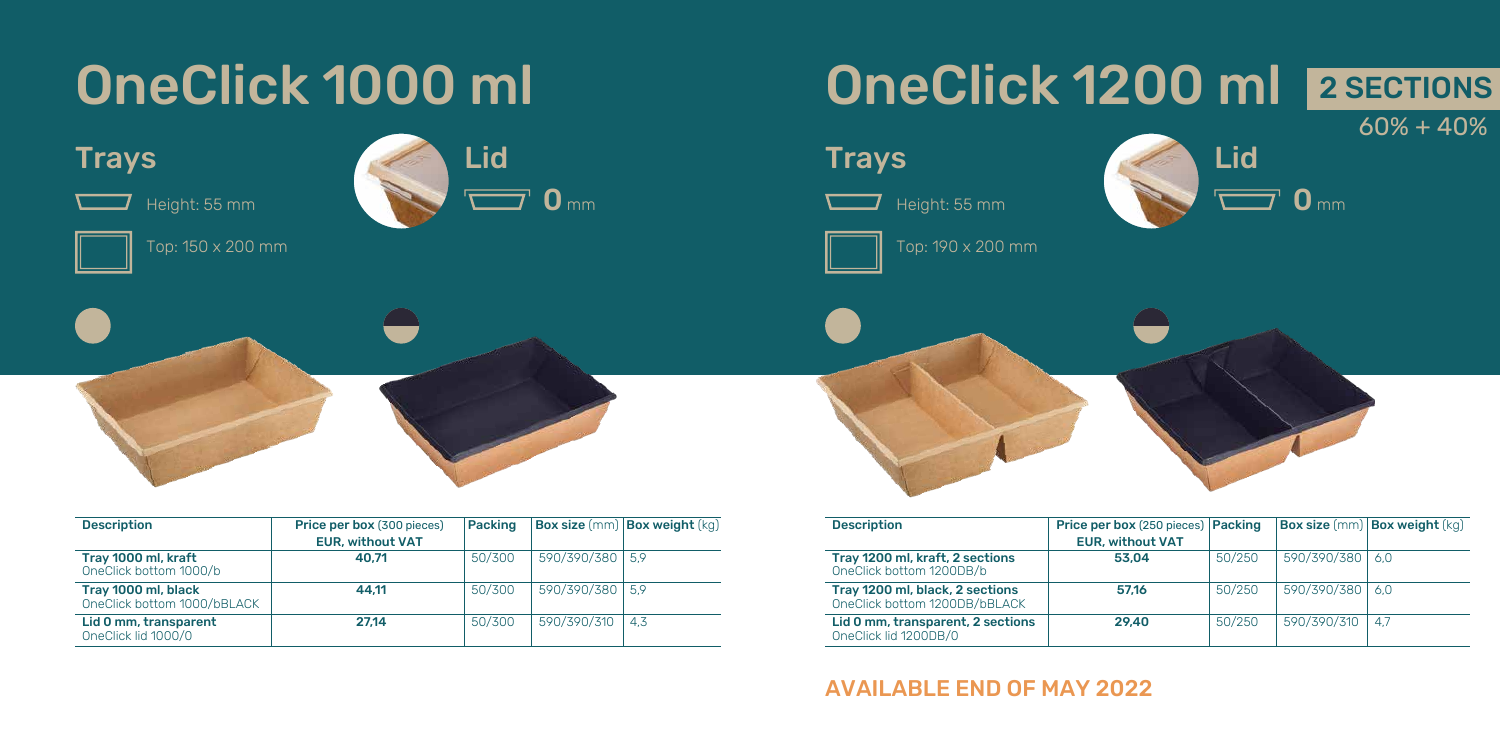